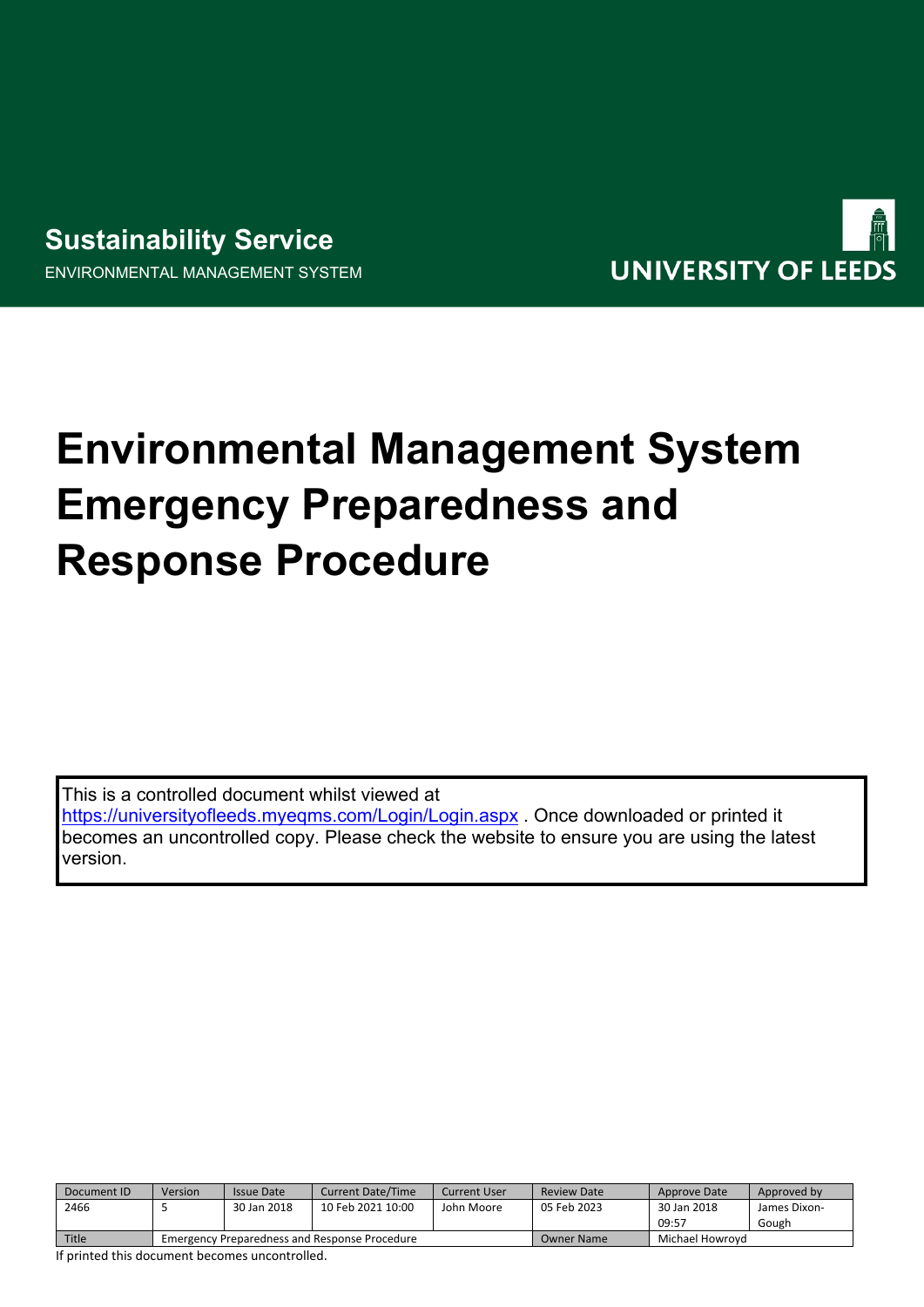## **1. INTRODUCTION**

This Procedure describes how the University will prepare for a potential environmental emergency (known as a serious environmental incident), as a result of activities, products and services of the University. It also describes the steps that should be taken when a serious environmental incident occurs. The Procedure supports the University Critical Incident Management Plan.

The University defines a serious environmental incident as an incident that is likely to cause significant damage to the environment if not resolved immediately. A three-tier definition of incident (minor, intermediate and major) is used to inform the appropriate management response and is described below:

#### **Level 1 (minor)**

- the factors are confined to the institution; the emergency services are not involved
- the threat to the institution's reputation is short term or localised
- the response is covered in prioritising the problem within the existing mechanisms rather than convening a critical incident team
- response is largely a matter of righting a wrong

**Examples:** Accidental spill of hazardous chemicals that can be cleaned up, accidental damage to sewerage pipes, blocked drains leading to flooding

#### **Level 2 (intermediate)**

- emergency services are probably involved
- there may be threat to individual people or the reputation of the institution
- response may involve intervention into normal procedures *and convening the service Critical Incident Management Team.*

**Examples**: Leak of oil or hazardous chemicals into local stream, large spillage of hazardous chemicals e.g. tanker, a localised fire or explosion that can lead to air emissions or polluted fire-water run-off.

#### **Level 3 (major)**

- emergency services are likely to be involved
- there are substantial threats to individual people or the reputation of the institution
- the response is likely to involve the suspension of normal operations
- special communications are needed
- media attention is likely to be at a high level and will need particularly sensitive handling

**Examples:** A fire within a building/buildings that could cause local air, ground or water pollution, accidental release of samples that could lead to plant or animal disease, radiation leak.

#### **2. REFERENCES**

EMS Environmental Aspects Register Critical Incident Management Plan Local Critical Incident Management Plans Risk assessments Local plans & procedures

#### **3. PROCEDURE FOR INCIDENT PREPAREDNESS**

Risk assessments will be used to identify potential serious environmental incidents and the Environmental Aspect Register should be consulted to identify potential risks. When identified, suitable control measures must be implemented and plans or procedures put in place to manage the impact of an incident if it occurs. This is managed through the following responsibilities:

| Document ID | Version                                       | Issue Date  | <b>Current Date/Time</b> | <b>Current User</b> | <b>Review Date</b> | Approve Date    | Approved by  |
|-------------|-----------------------------------------------|-------------|--------------------------|---------------------|--------------------|-----------------|--------------|
| 2466        |                                               | 30 Jan 2018 | 10 Feb 2021 10:00        | John Moore          | 05 Feb 2023        | 30 Jan 2018     | James Dixon- |
|             |                                               |             |                          |                     |                    | 09:57           | Gough        |
| Title       | Emergency Preparedness and Response Procedure |             |                          |                     | <b>Owner Name</b>  | Michael Howrovd |              |

If printed this document becomes uncontrolled.